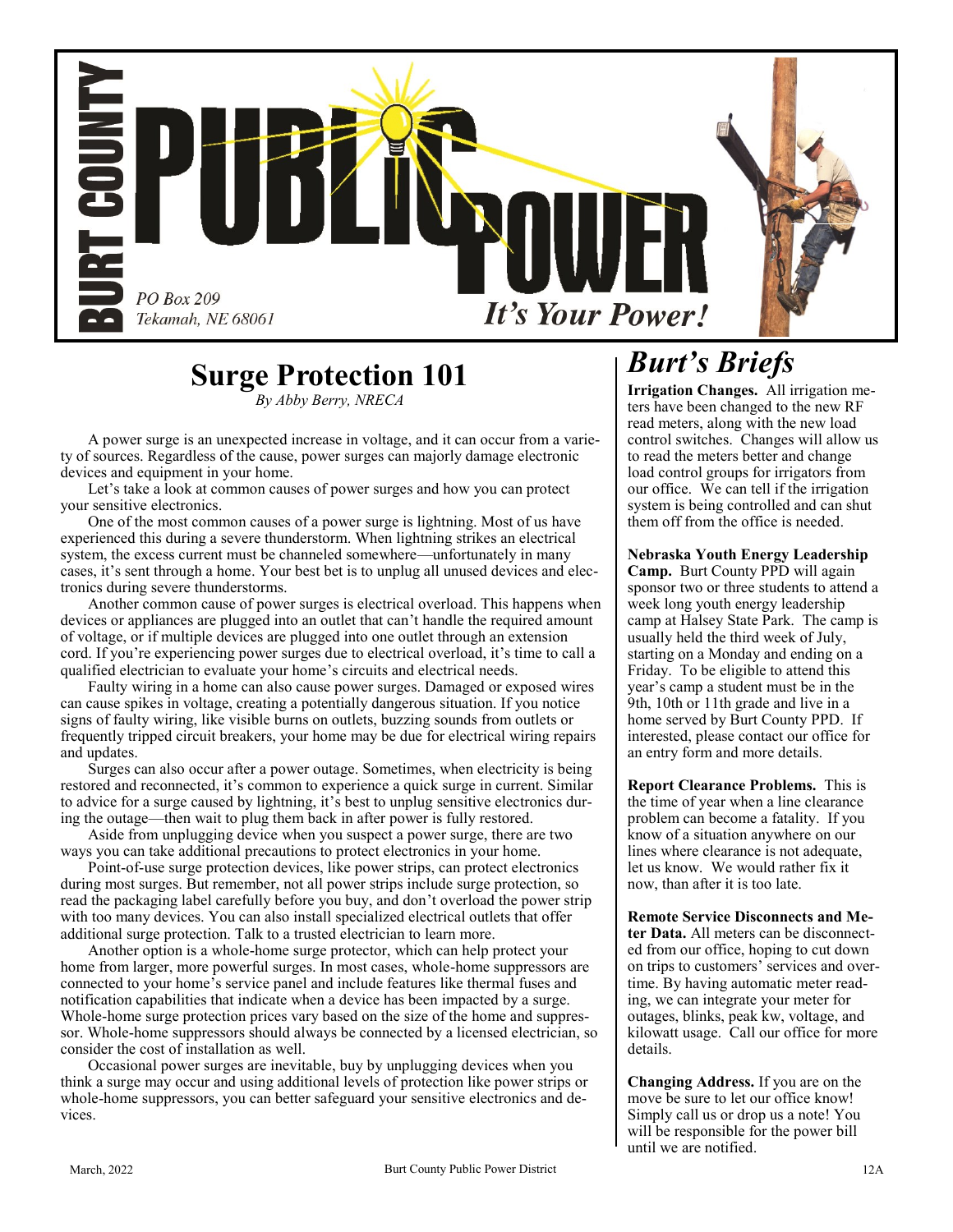## **Reap What You Sow: Stay Safe During Planting Season**

Long hours and fatigue are a constant battle for farmers during planting season. If you farm, remember to take care of yourself by getting as much rest as possible and allowing yourself breaks to clear your head.

Be especially aware of electrical hazards around the farm. Be cautious and think twice before acting around electricity. **Safe Electricity** offers farmers the following reminders:

- If your machinery or vehicle comes in contact with a power line, do not get out. Once contact has been made with a live line (even when your tractor or truck makes contact), you are now a "pathway to ground" and you could get electrocuted if you step out. Instead, stay where you are and call 9 - 1 -1 to dispatch the appropriate utility to de energize the power.
- If you come across an accident or incident near a downed power line, alert individuals (from a distance) to stay in the tractor or vehicle as long as there is no imminent danger. Do not approach the scene.
- When using machinery with long extensions or tall antennas and when using ladders, look up to avoid contact with overhead power lines.
- Even if there is no contact, an electrical current can jump or arc so keep equipment at least 10 feet from surrounding power lines at all times.
- Remember, non -metallic materials (such as tree limbs, ropes, and hay) can conduct electricity, depending on dampness and dust/dirt accumulation.
- Visually inspect overhead lines, which may not meet height codes due to age or pole damage. If a wire is hanging low or is on the ground, consider it energized and stay at least 50 feet away; call 9 - 1 -1 to have the operator dispatch the utility.
- Every day, map out where equipment will be moved to ensure it will clear power lines.
- When working in the vicinity of power lines, always use a spotter who has a broad vantage point.
- Train anyone working with you or for you (including seasonal employees) to be aware of power line locations and teach them proper clearance distance. Also design and implement a safety training program that includes a review of electrical hazards and how to safely deal with power lines.
- According to American Family Insurance, "know your PTO." To stay safe when working with a power take off (PTO), always disengage the PTO, turn off the engine and remove keys before getting off the tractor. Also, never step across a rotating power shaft.

### **IMPORTANT NOTICE:**

Any Irrigation Load Control changes need to be made by April 1st. Changes after April 1st can only be made from moving from a higher control hour group to a lower control hour group, with added fees applied. Example: I -22 (Full Control) to I -9 (No Control).

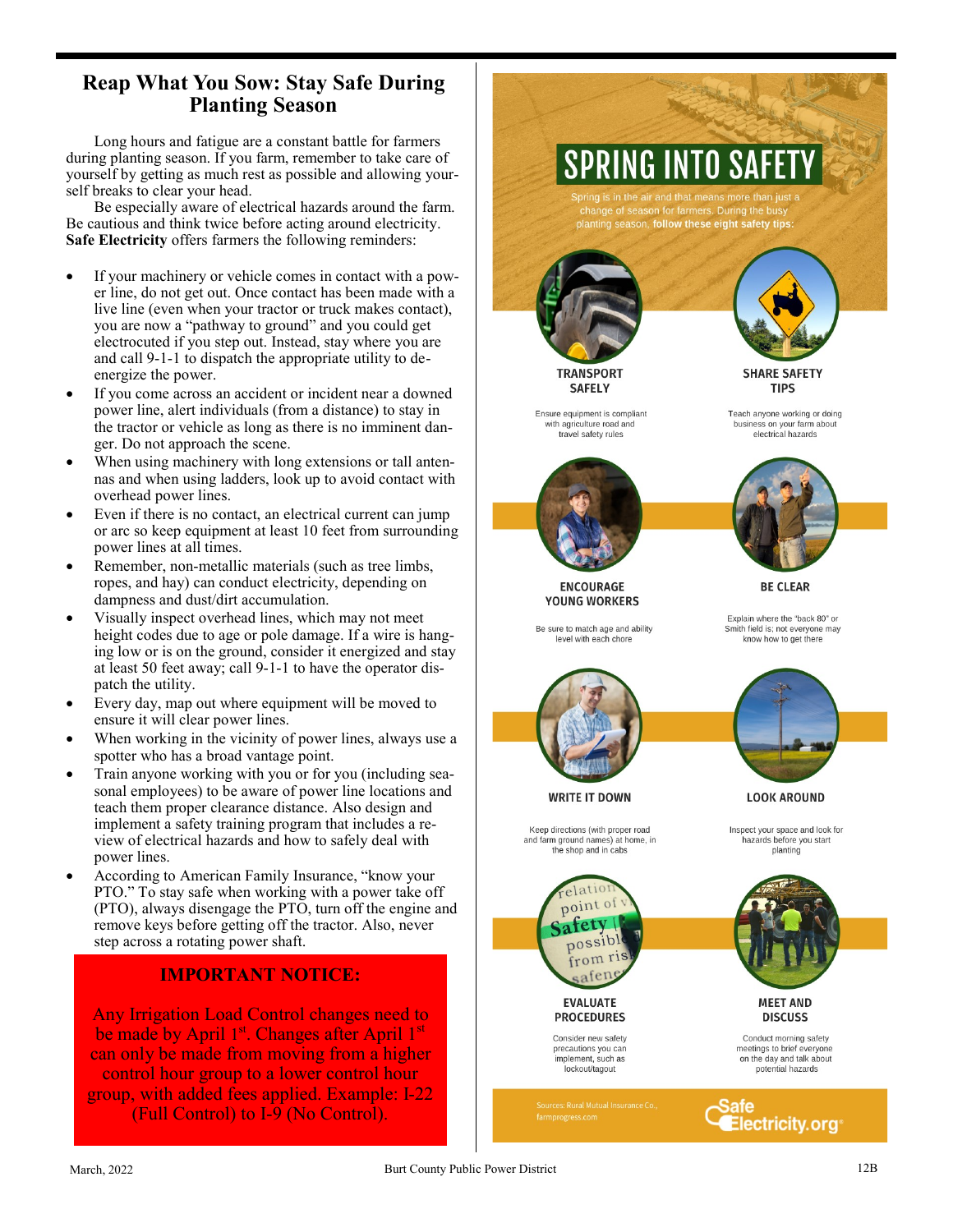# **Be Prepared and Stay Safe: Storm Watches Vs. Warnings**

At any moment, 1,800 thunderstorms could occur worldwide, according to the National Weather Service. That is 16 million storms a year! In an average year, 1,200 tornadoes cause 60 to 65 fatalities and 1,500 injuries in the U.S. alone.

To protect yourself, your family and your property from seasonal thunderstorms and tornadoes, you need more than a flashlight and a few cans of food (although they are essential parts of your emergency kit). Beyond the items in your preparedness kit, it is a good idea to fully understand how dangerous storms can be and how to interpret weather alerts to minimize risk.

#### **Watch versus warning**

When bad weather is approaching, people typically turn o the TV, pull up a weather app or look online for information. If you see a severe weather watch or warning, something bad could be heading your way. However, many people do not consider the differences between the two.

A *watch* means there is a significant chance of a severe thunderstorm or tornado. *Watch* and wait for more information while taking precautionary measures, like unplugging electronics and checking the contents of your emergency preparedness kit.

A *warning* means that a severe thunderstorm or tornado has been spotted or seen on radar. The moment you get a warning, take shelter in the safest part of your home, which is usually in your basement or the interior part of your home.

#### **Thunderstorms**

Thunderstorms are some of the most common yet destructive weather events on Earth. Most of the damage comes from flooding caused by heavy rains, lightning strikes and high winds. Some storms also deliver hail and can even spawn tornadoes. Bad weather systems, such as those that cause thunderstorms, can cause broken windows, extreme water damage, fallen trees, serious fires, downed power lines and more.

Do not ignore the potential hazards of thunderstorms. Keep flashlights or battery-operated lights well supplied with batteries or charge them regularly. Keep a supply of nonperishable food and drinking water on hand. Turn off and unplug electronic equipment to protect it from power surges. Move valuables out of the basement or other locations that may flood. If a power outage occurs, never use a portable generator in your home, enclosed structure or garage. Do not step into a flooded basement or area since the water could be electrified.

#### **Tornadoes**

The central part of the United States is sometimes referred to as Tornado Alley because it is the most common geographic location for these disastrous storms. The Great Plains have the perfect environment and climate for severe storm creation. While tornadoes can happen in any month, they are much likelier in the spring and summer than in other seasons. April, May and June have more than twice as many reported tornadoes as any other time of the year.

To stay safe during a tornado, be aware of weather conditions during thunderstorms that could breed tornadoes. Know the best place to shelter both indoors and out, and always protect your head, according to the Centers for Disease Control.

Understanding severe thunderstorm and tornado watches and warnings can help keep you and your family safe. Do not underestimate the potential power of these weather systems. Take steps to protect yourselves and your property before a storm hits.

For more information about storm preparedness and electrical safety, visit SafeElectricity.org.